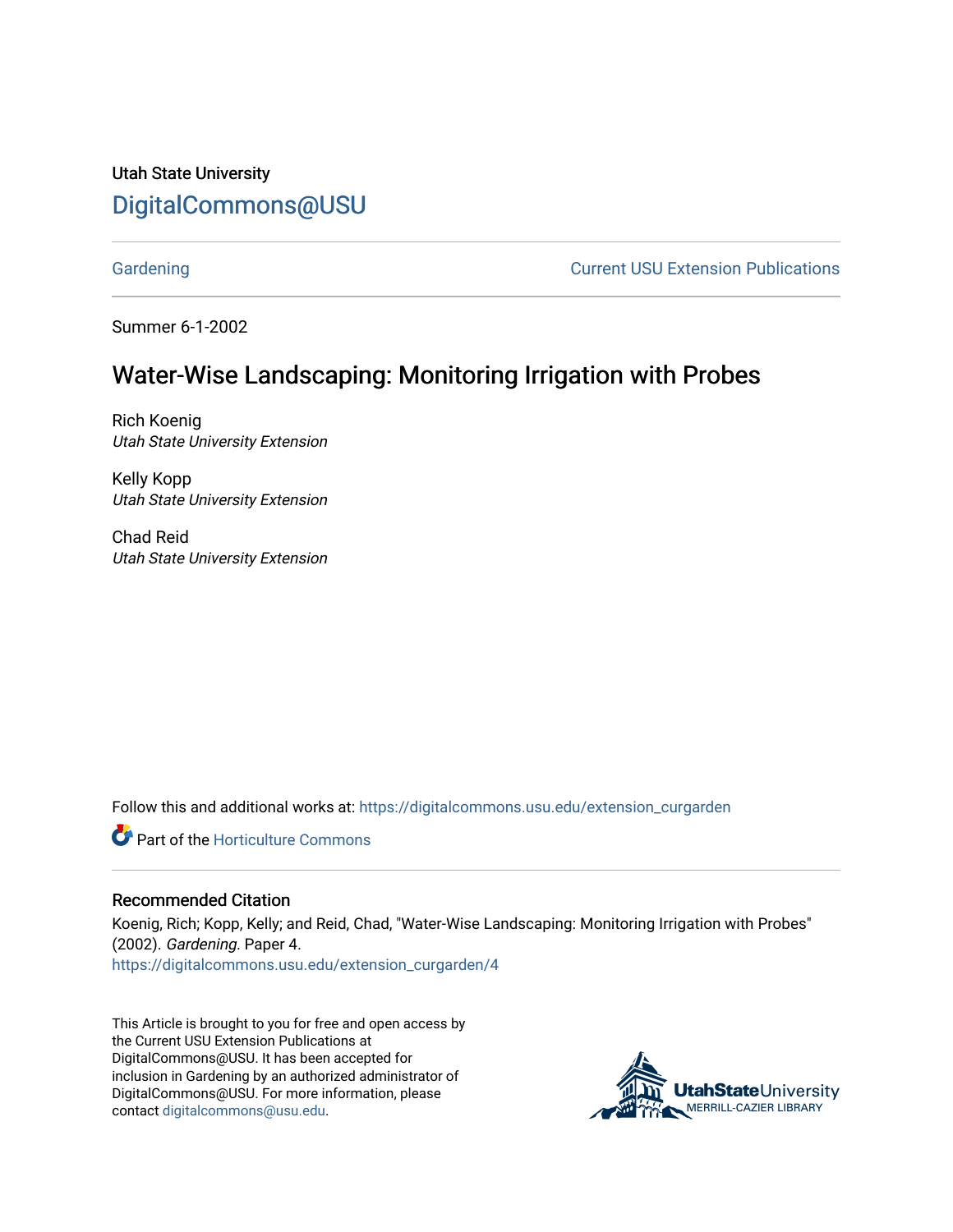





# **WATER-WISE LANDSCAPING: MONITORING IRRIGATION WITH PROBES**

*Rich Koenig*, Extension Soil Specialist *Kelly Kopp*, Extension Turf and Water Conservation Specialist *Chad Reid*, Iron County Extension Agent

**June 2002 HG-520**

**M** of water application can improve water<br>
management and conservation. Various types of water application can improve water of probes can be used to monitor soil moisture conditions both before and after an irrigation. Probes can also be used to check for compacted layers in lawns, tree planting holes and gardens. The advantage of probes is that they allow rapid inspection of conditions beneath the soil surface with minimal disturbance.

#### **Caution**

Don't use probes in areas where utility lines are located, and use them carefully around sprinkler lines. If you don't know the location of utility lines contact your local utility company or Blue Stakes at 1-800-662-4111.



*A tile probe (left) and soil probe (right)*

### **PROBES**

A tile probe is a solid metal rod with a pointed tip fixed to a handle. These probes are inserted into the soil but don't allow a sample to be removed. Inexpensive tile probes can be constructed from a 1/4 inch diameter cold rolled steel rod welded to a 12 inch long section of 1 inch diameter metal pipe as a handle. Hollow tube or open-faced soil probes are used to remove intact cores of soil. Both types of probes can be purchased at certain landscape supply outlets, as well as from mail order sources such as the Ben Meadows Company (www.benmeadows.com) and Forestry Suppliers (www.forestry-suppliers.com). County Extension offices have a limited number of tile and soil probes available for loan or rent.